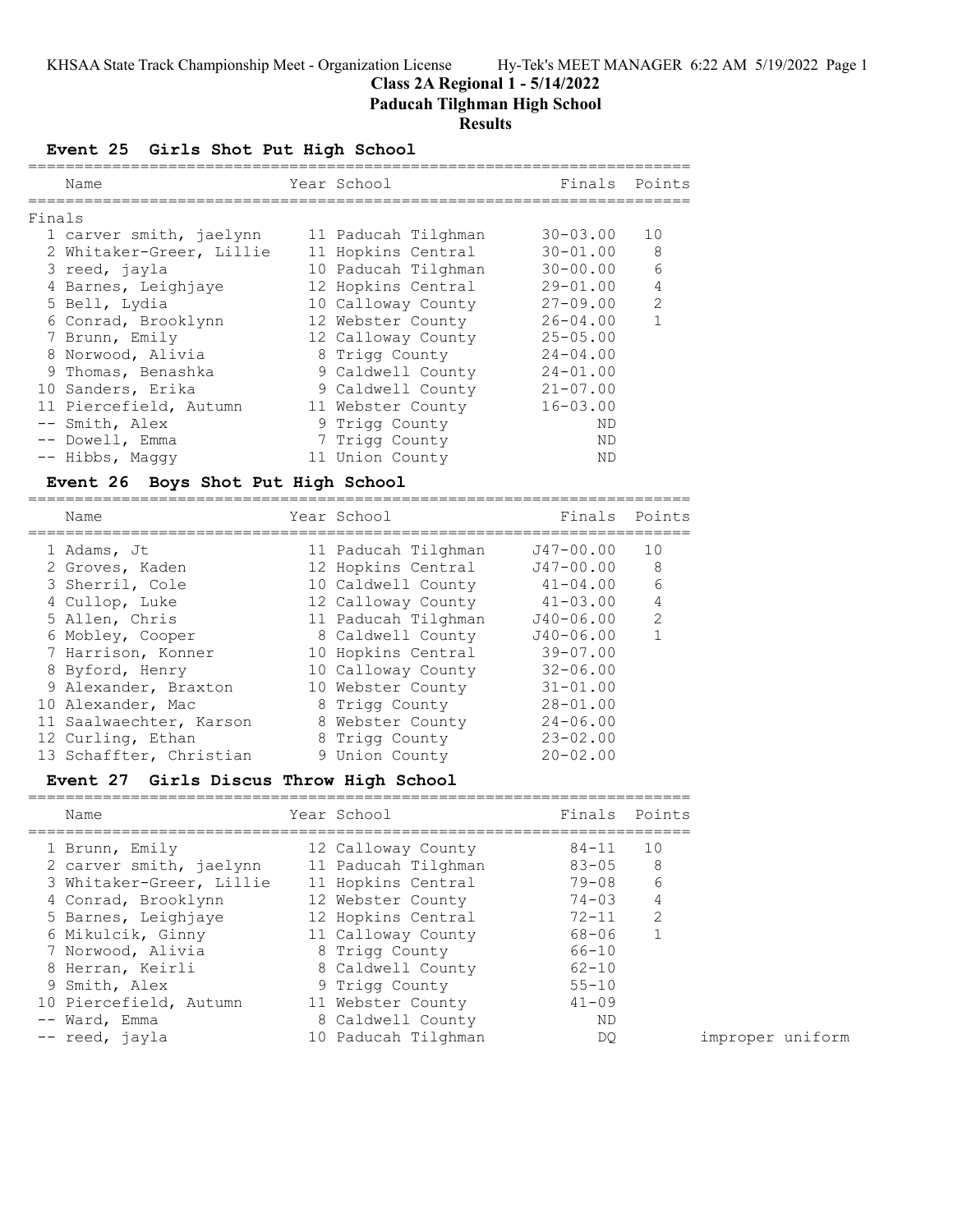**Class 2A Regional 1 - 5/14/2022**

**Paducah Tilghman High School**

#### **Results**

## **Event 28 Boys Discus Throw High School**

| Name               | Year School         | Finals     | Points         |
|--------------------|---------------------|------------|----------------|
| 1 Darnell, Riley   | 11 Paducah Tilghman | $123 - 03$ | 10             |
| 2 Cullop, Luke     | 12 Calloway County  | $117 - 04$ | - 8            |
| 3 Groves, Kaden    | 12 Hopkins Central  | $114 - 00$ | 6              |
| 4 fox, Nicholas    | 9 Paducah Tilghman  | $112 - 03$ | $\overline{4}$ |
| 5 Harrison, Konner | 10 Hopkins Central  | $105 - 01$ | $\mathcal{L}$  |
| 6 Byford, Henry    | 10 Calloway County  | $93 - 00$  |                |
| 7 Laurent, Daniel  | 9 Caldwell County   | $92 - 06$  |                |
| 8 Murphy, DeShawn  | 10 Webster County   | $81 - 02$  |                |
| 9 Ladd, Jordan     | 12 Caldwell County  | $75 - 02$  |                |
| 10 Haynes, Mason   | 9 Webster County    | $64 - 00$  |                |
| 11 Alexander, Mac  | 8 Trigg County      | $58 - 04$  |                |
| 12 Curling, Ethan  | 8 Trigg County      | $49 - 10$  |                |

#### **Event 29 Girls Long Jump High School**

=======================================================================

| Name |                       | Year School         | Finals       | Points        |
|------|-----------------------|---------------------|--------------|---------------|
|      | 1 Biggers, Jaaliyah   | 12 Paducah Tilghman | $17 - 09.75$ | 10            |
|      | 2 Garland, Dasia      | 11 Paducah Tilghman | $16 - 05.25$ | 8             |
|      | 3 Love, McKenzie      | 12 Calloway County  | $15 - 04.00$ | 6             |
|      | 4 Martin, Emma        | 9 Calloway County   | $15 - 00.00$ |               |
|      | 5 Wells, Avery        | 10 Caldwell County  | $14 - 04.00$ | $\mathcal{L}$ |
|      | 6 Goodwin, TJ         | 10 Caldwell County  | $14 - 01.50$ |               |
|      | 7 Pugh, Lacey         | 12 Webster County   | $13 - 03.75$ |               |
|      | 8 Ranes, Raygan       | 12 Webster County   | $11 - 06.00$ |               |
|      | 9 McPeake, Sloan      | 12 Union County     | $10 - 08.50$ |               |
|      | -- Gugeski, Mackenzie | 8 Trigg County      | ND           |               |
|      | -- Burcham, Camryn    | 9 Trigg County      | ND           |               |

### **Event 30 Boys Long Jump High School**

=======================================================================

| Name                   | Year School         | Finals Points |                |
|------------------------|---------------------|---------------|----------------|
| 1 Marshall, Camden     | 12 Paducah Tilghman | $21 - 03.00$  | 10             |
| 2 Pollard, Kanye       | 11 Union County     | $20 - 08.00$  | 8              |
| 3 fitzgereld, landon   | 12 Paducah Tilghman | $20 - 03.75$  | 6              |
| 4 Carson, Gabriel      | 12 Calloway County  | $20 - 00.25$  | $\overline{4}$ |
| 5 Joyner, Isaiah       | 12 Caldwell County  | $19 - 08.00$  | $\mathcal{L}$  |
| 6 Shaheen, Elijah      | 12 Caldwell County  | $19 - 01.50$  |                |
| 7 Durham, John         | 11 Calloway County  | $17 - 09.00$  |                |
| 8 Schroeder, Koleby    | 10 Union County     | $17 - 05.75$  |                |
| 9 Scott-Starks, Jarvis | 10 Webster County   | $16 - 11.00$  |                |
| 10 Duncan, Noah        | 12 Webster County   | $14 - 06.50$  |                |

## **Event 31 Girls Triple Jump High School**

| Name                | Year School         | Finals       | Points |
|---------------------|---------------------|--------------|--------|
| 1 Biggers, Jaaliyah | 12 Paducah Tilghman | $35 - 08.25$ | - 1 O  |
| 2 Garland, Dasia    | 11 Paducah Tilghman | $34 - 11.00$ | -8     |
| 3 Pugh, Lacey       | 12 Webster County   | $31 - 04.00$ | 6      |
| 4 Lowe, Sayde       | 10 Calloway County  | $29 - 08.75$ | 4      |
| 5 Goodwin, TJ       | 10 Caldwell County  | $27 - 09.50$ |        |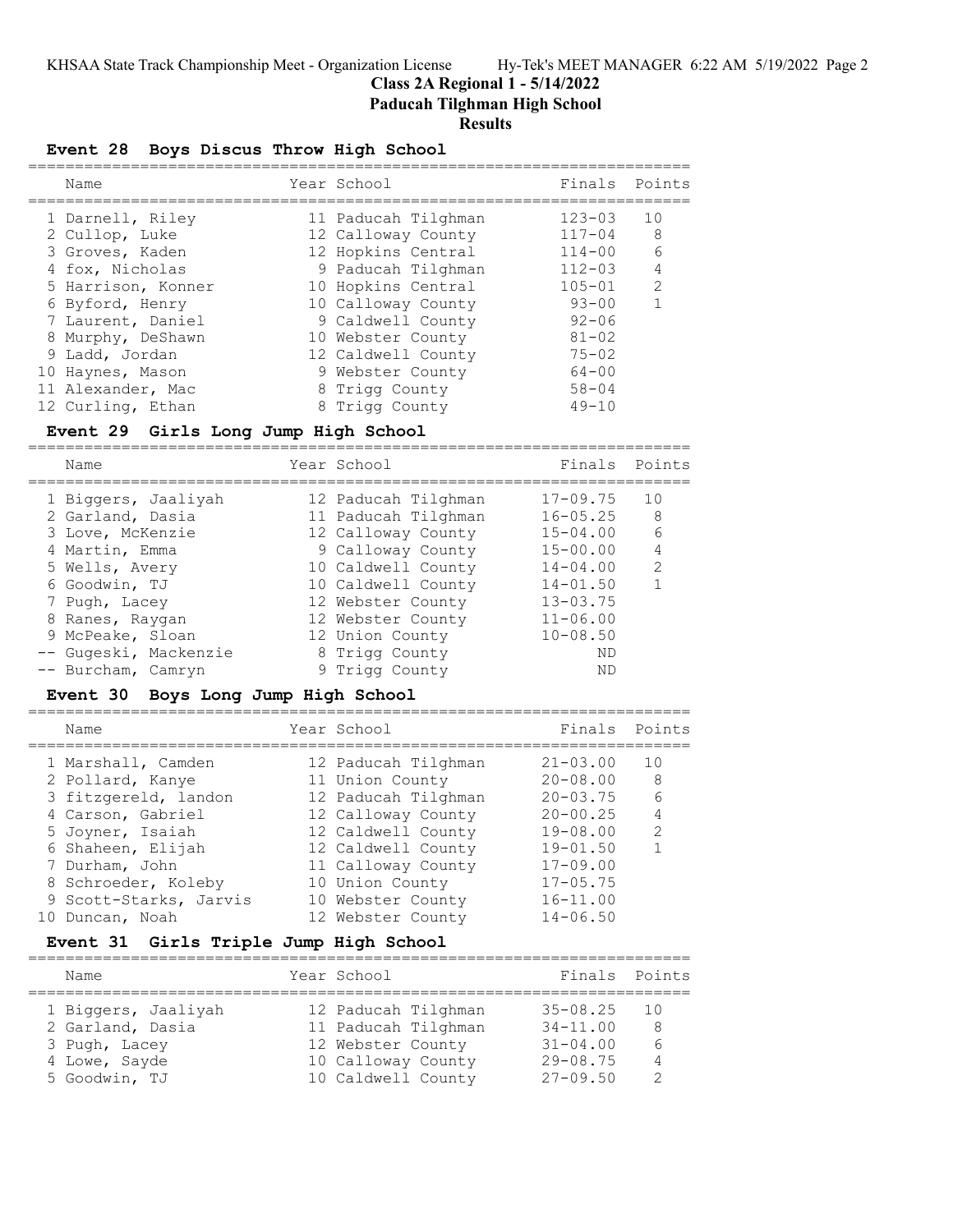**Class 2A Regional 1 - 5/14/2022**

**Paducah Tilghman High School**

#### **Results**

### **....Event 31 Girls Triple Jump High School**

| 6 Ortt, Jordan   | 10 Caldwell County | 26-08.75<br>1 |
|------------------|--------------------|---------------|
| -- Ranes, Raygan | 12 Webster County  | ND.           |
| -- Martin, Emma  | 9 Calloway County  | ND.           |

#### **Event 32 Boys Triple Jump High School**

=======================================================================

| Name                 | Year School         | Finals Points |               |
|----------------------|---------------------|---------------|---------------|
| 1 Tyler, Jsean       | 12 Paducah Tilghman | $43 - 03.75$  | 10            |
| 2 fitzgereld, landon | 12 Paducah Tilghman | $42 - 00.75$  | 8             |
| 3 Joyner, Isaiah     | 12 Caldwell County  | $41 - 07.50$  | 6             |
| 4 Riley, Giovantie   | 12 Caldwell County  | $39 - 11.50$  | 4             |
| 5 Lopez, Jason       | 9 Calloway County   | $37 - 05.75$  | $\mathcal{L}$ |
| 6 Farris, Zachary    | 12 Webster County   | $35 - 06.50$  |               |
| 7 Henderson, Reese   | 12 Calloway County  | $35 - 02.00$  |               |
| 8 McPeake, Willem    | 8 Union County      | $34 - 05.00$  |               |
| 9 Austin, Markus     | 11 Webster County   | $32 - 10.00$  |               |
|                      |                     |               |               |

### **Event 33 Girls High Jump High School**

| Name               | Year School        | Finals       | Points        |
|--------------------|--------------------|--------------|---------------|
| 1 Rodgers, Alec    | 9 Calloway County  | $J4 - 08.00$ | 1 O           |
| 2 Miles, Olivia    | 10 Calloway County | $J4 - 04.00$ | 8             |
| 3 Gough, Ella      | 10 Union County    | $J4 - 04.00$ |               |
| 4 Brame, Riley     | 10 Trigg County    | $J4 - 04.00$ | 4             |
| 5 Ranes, Raygan    | 12 Webster County  | $J4 - 00.00$ | $\mathcal{P}$ |
| 6 Harper, Morgan   | 9 Webster County   | $J3 - 10.00$ |               |
| -- Burcham, Camryn | 9 Trigg County     | NΗ           |               |

### **Event 34 Boys High Jump High School**

=======================================================================

| Name                | Year School         | Finals Points |                 |
|---------------------|---------------------|---------------|-----------------|
| 1 Warren, quan      | 12 Paducah Tilghman | $J6 - 00.00$  | 1 O             |
|                     |                     |               |                 |
| 2 Schroeder, Koleby | 10 Union County     | $J5 - 10.00$  | - 8             |
| 3 Reeves, Matthew   | 12 Trigg County     | $J5 - 06.00$  | $6\overline{6}$ |
| 4 Aycock, Price     | 10 Calloway County  | $J5 - 06.00$  |                 |
| 5 williams, javeon  | 12 Paducah Tilghman | $J5 - 06.00$  | $\mathcal{L}$   |
| 6 Shaheen, Elijah   | 12 Caldwell County  | $J5 - 04.00$  |                 |
| 7 McGowen, Isiaih   | 8 Caldwell County   | $5 - 00.00$   |                 |
| 7 Austin, Markus    | 11 Webster County   | $5 - 00.00$   |                 |
| 7 Orcutt, Malakai   | 10 Webster County   | $5 - 00.00$   |                 |
| 10 McDaniel, Trevor | 10 Calloway County  | $4 - 10.00$   |                 |

#### **Event 35 Girls Pole Vault High School**

======================================================================= Name Year School Finals Points =======================================================================

| 1 Lowe, Sayde   | 10 Calloway County | 7-00.00 | 10  |
|-----------------|--------------------|---------|-----|
| 2 Gesler, Eowyn | 11 Calloway County | 6-06.00 | - 8 |